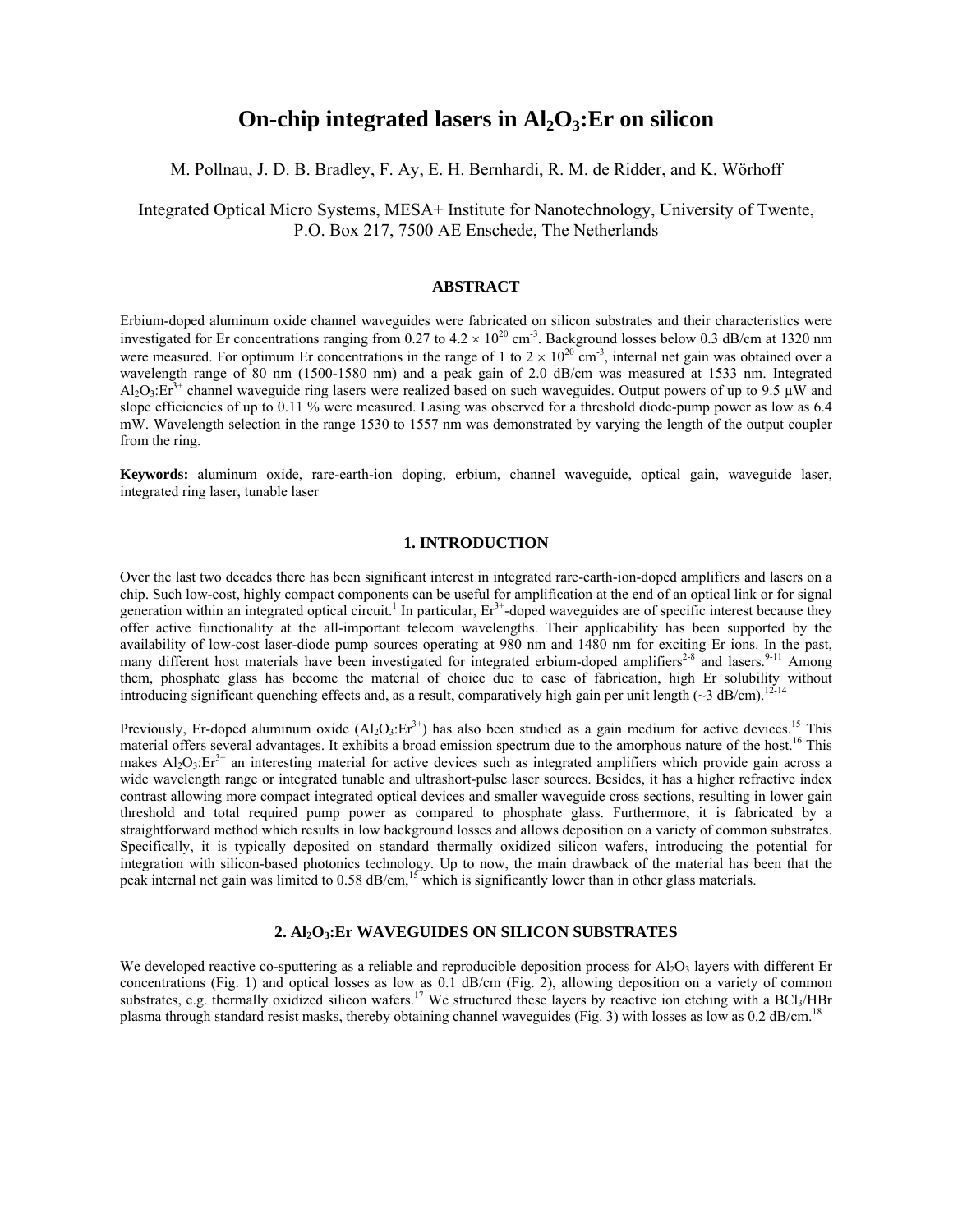

Fig. 1. Er concentration versus Er target sputtering power (Figure taken from Ref. 19)



Fig. 2. Total planar waveguide propagation loss at 633 nm, 977 nm, 1320 nm, and 1533 nm as a function of Er concentration. The dashed lines represent the fitted propagation and Er absorption loss at 977 nm and 1533 nm using the average background loss, average confinement factor, and experimentally determined absorption cross sections at each wavelength. (Figure taken from Ref. 19)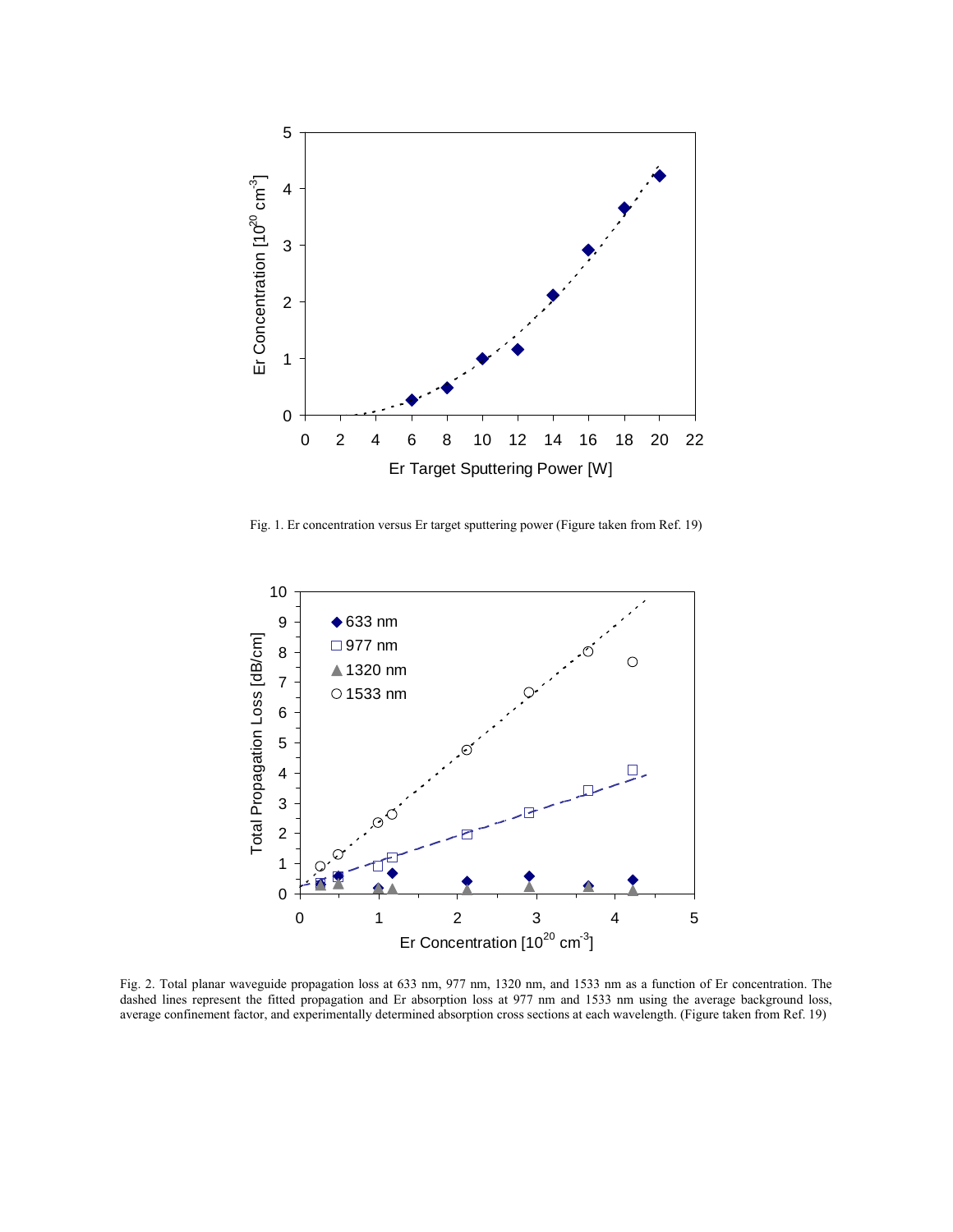

Fig. 3. SEM micrograph profile of a 1.3-µm-wide and 530-nm-deep channel waveguide in  $Al_2O_3$  (Figure taken from Ref. 18)

The characteristics of the  $Al_2O_3$ : Er<sup>3+</sup> channel waveguides were investigated for Er concentrations ranging from 0.27 to  $4.2 \times 10^{20}$  cm<sup>-3</sup>.<sup>19</sup> Al<sub>2</sub>O<sub>3</sub>:Er<sup>3+</sup> exhibits a broad emission spectrum (Fig. 4). This makes Al<sub>2</sub>O<sub>3</sub>:Er<sup>3+</sup> an interesting material for active devices such as integrated amplifiers which provide gain across a wide wavelength range, as well as integrated tunable and ultrashort-pulse laser sources. For optimum Er concentrations in the range of 1 to  $2 \times 10^{20}$  cm<sup>-3</sup>, internal net gain of up to 2.0 dB/cm was obtained. For an amplifier length of 5.4 cm, Er concentration of  $1.17 \times 10^{20}$  cm<sup>-3</sup>, and a launched 977-nm pump power of 80 mW, gain was obtained over a large wavelength range of 80 nm (1500-1580 nm) and a peak gain of 9.3 dB was measured at 1533 nm (Fig. 5). The broadband and high peak gain is attributed to an optimized fabrication process, improved waveguide design, and pumping at 977 nm as opposed to 1480 nm. By use of a rate-equation model, internal net gain of 33 dB at the 1533-nm gain peak and more than 20 dB for all wavelengths within the telecom C-band (1525-1565 nm) is predicted for a launched signal power of 1  $\mu$ W, when launching 100 mW of pump power into a 24-cm-long amplifier. The high optical gain demonstrates that  $Al_2O_3$ : $Er^{3+}$  is a competitive technology for active integrated optics.

Signal transmission experiments were performed at 170 Gbit/s in an integrated  $Al_2O_3$ : Er<sup>3+</sup> waveguide amplifier to investigate its potential application in high-speed photonic integrated circuits.<sup>20</sup> A differential group delay of 2 ps between the TE and TM fundamental modes of the 5.7-cm-long amplifier was measured. When selecting a single polarization, open eye diagrams and bit error rates equal to those of the transmission system without the amplifier were observed for a 1550 nm signal encoded with a 170 Gbit/s return-to-zero pseudo-random  $2^7$ -1 bit sequence, showing that the EDWA does not add any penalty to the system.

By use of this technology a lossless 1×2 power splitter has been realized in  $Al_2O_3$ : Er<sup>3+</sup> on silicon.<sup>21</sup> Net gain was measured over a wavelength range of 40 nm (1525-1565 nm) across the complete telecom C-band. Using a similar design, calculations predict a 1×4 lossless splitter over the same wavelength range when launching a total of 30 mW into the amplifying sections of the splitter.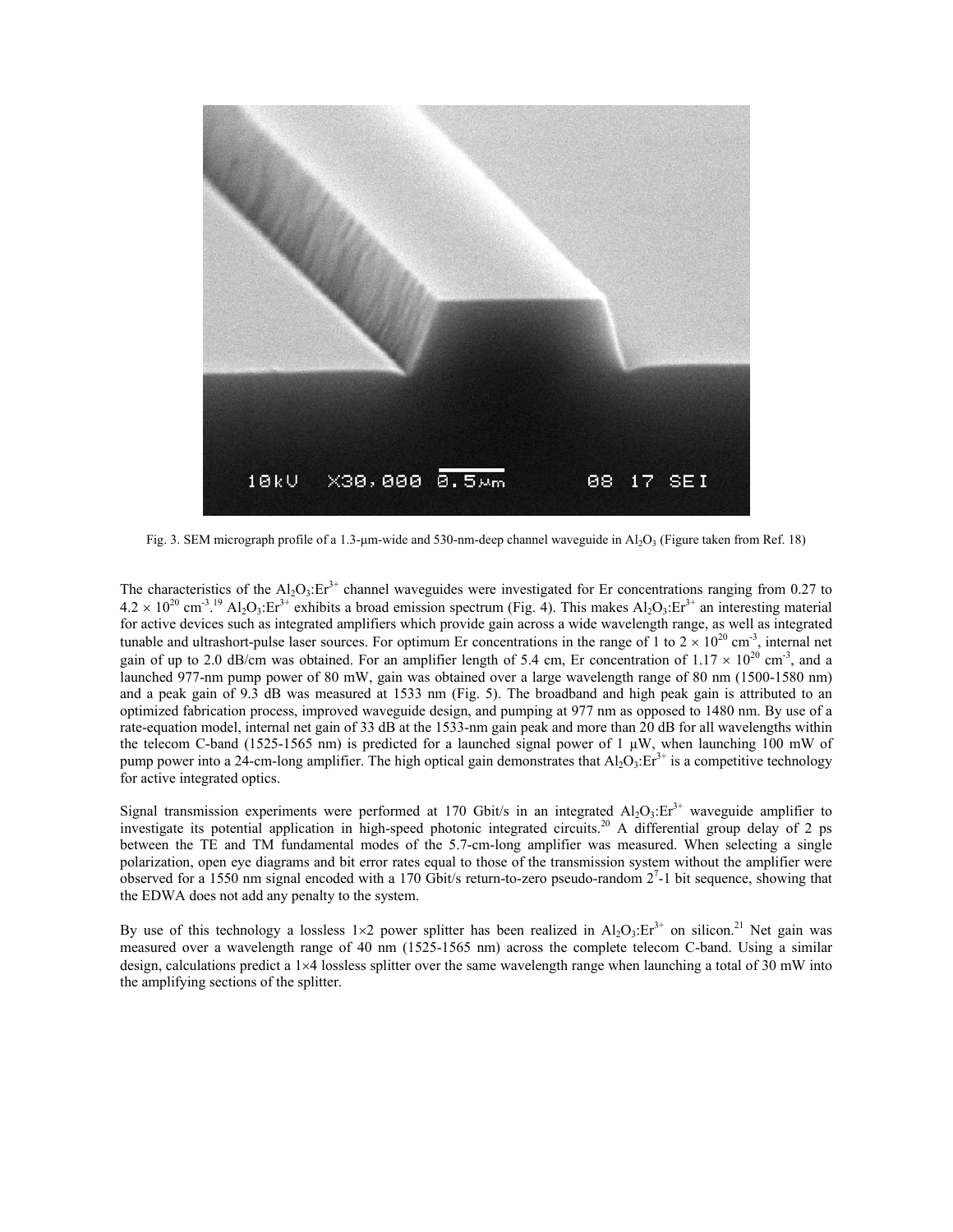

Fig. 4. Emission cross section determined from the luminescence spectra of samples with Er concentrations of 1.00 to 4.22  $\times$  10<sup>20</sup> cm<sup>-3</sup>. The absorption spectrum calculated using McCumber theory and measured at single wavelengths in the range 1480-1580 nm are indicated by the dashed line and the plotted points, respectively. (Figure taken from Ref. 19)



Fig. 5. Internal net gain as a function of wavelength for an amplifier length of 5.4 cm, Er concentration of  $1.17 \times 10^{20}$  cm<sup>-3</sup>, and a launched 977-nm pump power of 80 mW (Figure taken from Ref. 19)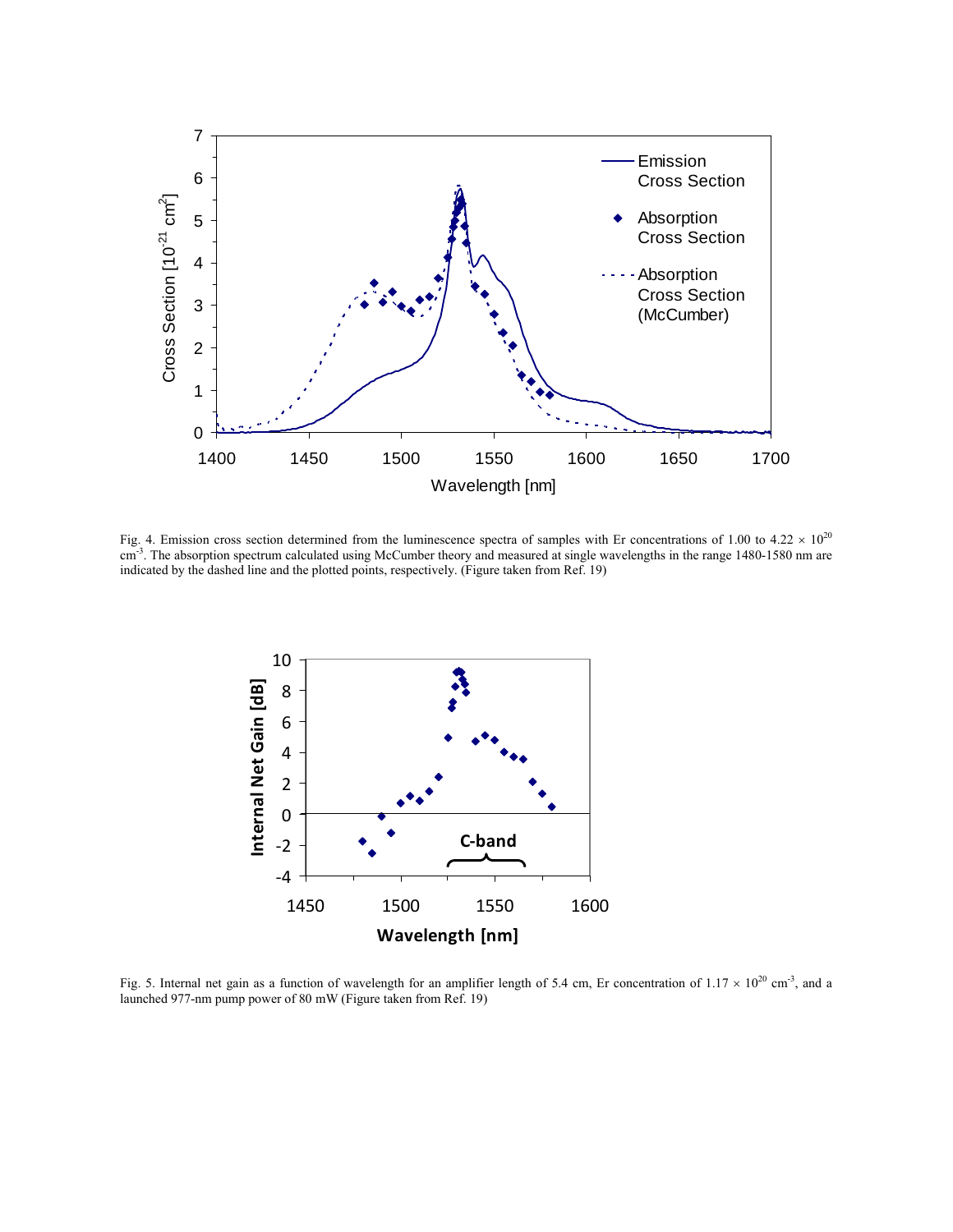#### **3. Al2O3:Er WAVEGUIDE LASERS**

By use of this technology, we have demonstrated an integrated  $Al_2O_3$ : $Er^{3+}$  laser based on a novel ring-resonator design (Fig. 6) which allows strong coupling of pump light into the ring while simultaneously allowing only a small percentage of output coupling at the signal wavelength.<sup>22,23</sup> Directional couplers 1 and 2 were designed to strongly couple TEpolarized ~1550 nm signal light while minimally coupling randomly polarized 980 nm pump light. The coupler gaps were 2 µm and adiabatic sine bend transitions were used at the input and output of each coupler. The coupler lengths were varied from 350 to 600 µm in increments of 50 µm. This was to ensure a range in which the out-coupled power and the total cavity roundtrip losses were sufficiently low for laser action. The resonator length ranged from 2.0 to 5.5 cm.

In order to characterize the  $Al_2O_3$ : Er<sup>3+</sup> ring laser devices, a fiber array unit (FAU) consisting of high numerical aperture fibers was aligned simultaneously to the input and output ports of the chip. Pump light from a 980-nm diode laser was coupled to the chip through one fiber of the FAU and the output signal was collected in a second fiber of the FAU. The laser power was measured using a lightwave multimeter and the laser spectra were measured using a spectrometer.

Lasing was observed in devices with coupling lengths in the range 400-550 µm. In Fig. 7 the laser output power is shown as a function of launched pump power for devices with three different coupling lengths. The highest slope efficiency of  $0.11\%$  was observed in a 5.5-cm-long resonator, with an output power of up to 9.5  $\mu$ W measured at 19 mW launched pump power. A low minimum threshold pump power of 6.4 mW was measured.

Normalized laser output spectra for three devices are shown in Fig. 8. The spectra include several longitudinal modes due to the cm-long resonator length, which results in a free spectral range of between 0.3 and 0.8 pm. The calculated coupled power for TE polarization is shown in Fig. 9 for the three observed lasing wavelengths. Lasing tends to occur at wavelengths where the coupled power is highest, thus the total round-trip losses of the resonator are lowest. Lasing occurs most frequently around 1532 nm, where the gain of the material is highest.<sup>1</sup>

In another approach, a distributed-feedback (DFB) laser was demonstrated.<sup>24</sup> The grating pattern was defined by laser interference lithography (LIL) and etched into a cladding layer which was deposited on top of the waveguides. The laser operated in a single longitudinal mode and single polarization (TE) where a maximum output power of 165 μW was achieved.

## **4. CONCLUSIONS**

 $AI_2O_3$ : Er<sup>3+</sup> optical waveguides have been fabricated on silicon substrates. Due to an optimized deposition procedure, resulting in low background losses, and an improved waveguide design, internal net gain of up to 2.0 dB/cm was measured at 1533 nm. In addition, internal net gain was achieved over a bandwidth of 80 nm between 1500-1580 nm, with a maximum of 9.3 dB at the gain peak at 1533 nm. By use of this technology we have demonstrated an Al<sub>2</sub>O<sub>3</sub>:Er<sup>3+</sup> laser based on a novel ring-resonator design which allows strong coupling of pump light into the ring while simultaneously allowing only a small percentage of output coupling at the signal wavelength. Output powers of up to 9.5 µW were observed with threshold pump powers as low as 6.4 mW. Due to the broad gain spectrum in Al<sub>2</sub>O<sub>3</sub>:Er<sup>3+</sup>, the output wavelength varied between 1530 to 1557 nm in devices with different output coupler lengths.

#### **ACKNOWLEDGEMENTS**

The authors thank W. Arnoldbik from the Debye Institute for Nanomaterials Science, Utrecht University for measurements of the erbium concentration, M. Dijkstra from the MESA+ Institute for Nanotechnology for assisting with fabrication of the samples, M. Costa e Silva, M. Gay, L. Bramerie, and J.C. Simon from the FOTON Laboratory, University of Rennes for assistance with the high-speed transmission measurements, and R. Dekker of XiO Photonics as well as R. Stoffer and A. Bakker of PhoeniX BV for helpful discussions. This work was supported by funding through the European Union's Sixth Framework Programme (Specific Targeted Research Project "PI-OXIDE", contract no. 017501) and by the Smartmix Memphis programme of the Dutch Ministry of Economic Affairs.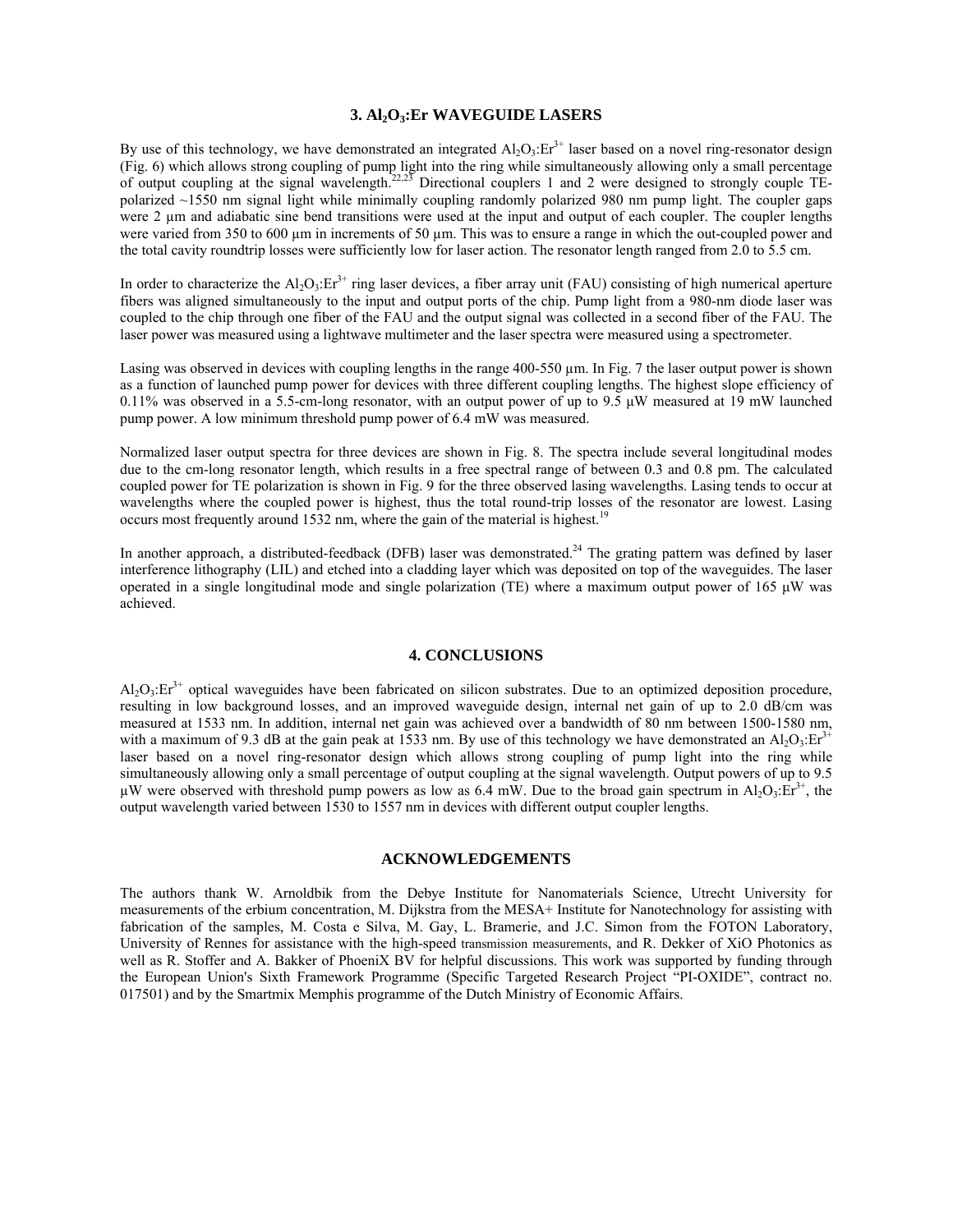

Fig. 6. Schematic of  $Al_2O_3$ : Er<sup>3+</sup> ring laser (Figure taken from Ref. 22)



Fig. 7. On-chip integrated laser output power vs. pump power launched into the chip for varying resonator and output coupler length. The resonator length, coupler length, and main lasing wavelength are indicated. (Figure taken from Ref. 23)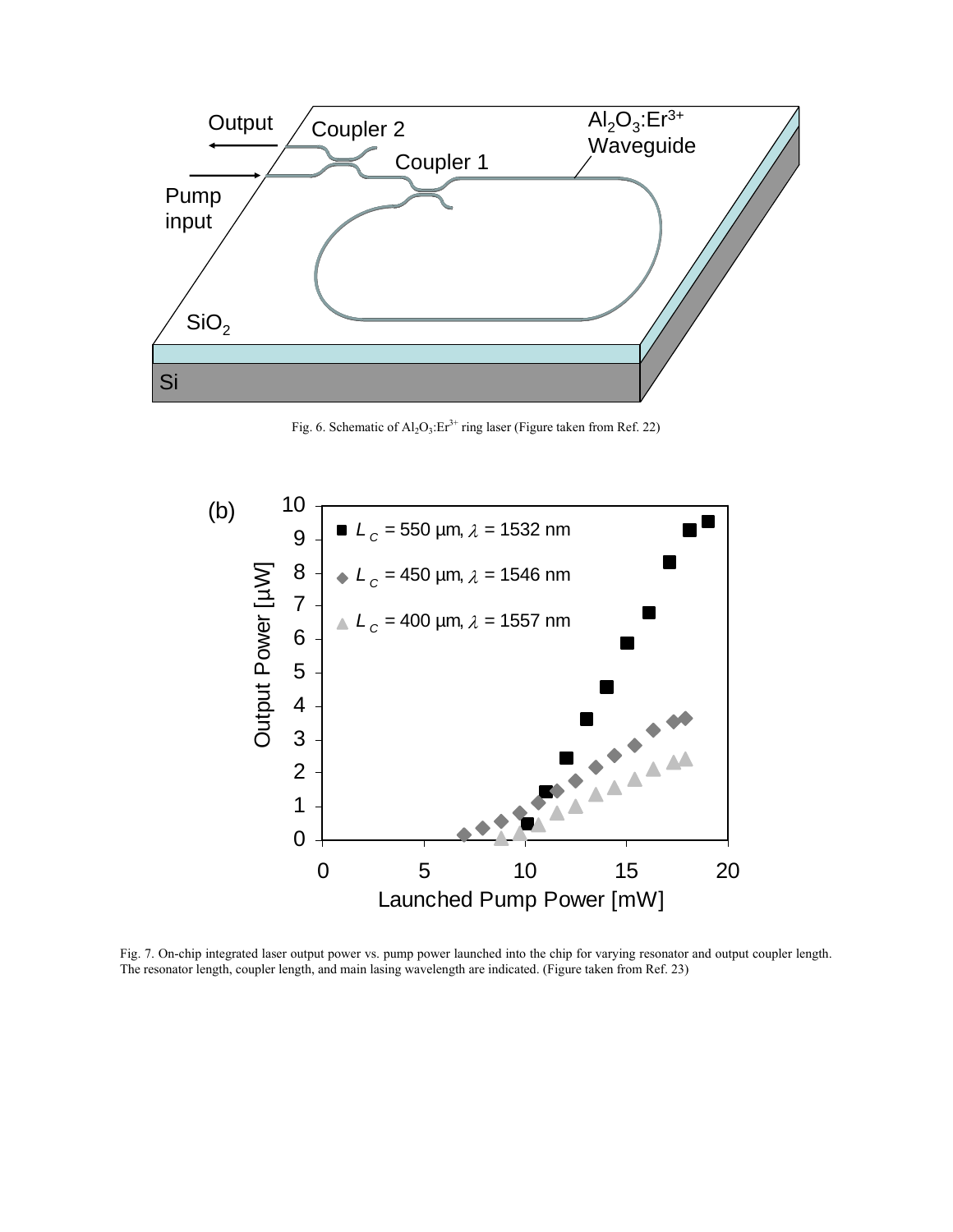

Fig. 8. Laser output spectra for coupler lengths *LC* of 550, 450, and 400 μm (Figure taken from Ref. 23)



Fig. 9. Simulated coupled power in Coupler 1 vs. coupler length for the observed laser wavelengths and TE polarization. The coupler lengths for which lasing was observed are indicated by the diamonds on the curves. (Figure taken from Ref. 23)